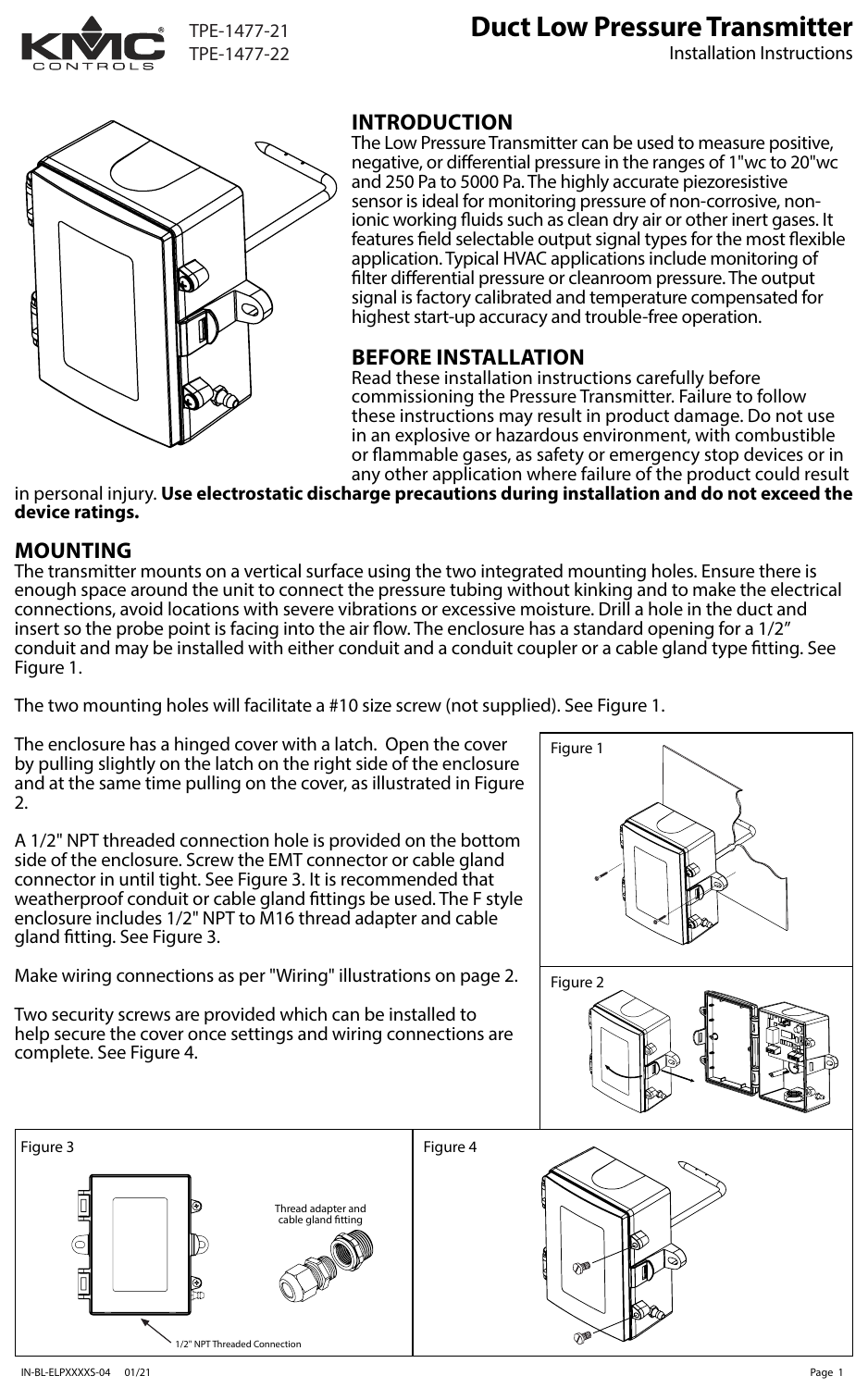#### **WIRING**

The transmitter has standard screw block connectors and easy wire access to facilitate wiring. It is recommended that shielded twisted pair wiring at least 22 AWG be used for all connections and that the device wires not be run in the same conduit with wiring used to supply inductive loads such as motors. Disconnect the power supply before making any connections to prevent electrical shock or equipment damage. Make all connections in accordance with national and local electrical codes.

The device power (24 Vac/dc) is connected to the terminal marked PWR. This terminal is used for the positive dc voltage or the hot side of the ac voltage. The device is reverse voltage protected and as such will not operate if connected backwards.

For voltage output signal types (3-wire) or for AC power supply operation (3-wire), the common of the power supply is connected to the terminal marked COM. Note that this device has a half-wave type power supply which means the power supply common is the same as the output signal common. Therefore, several devices may be connected to one power supply and the output signals all share the same signal common. Use caution when grounding the secondary of an ac transformer or when wiring multiple devices to ensure that the circuit ground point is the same on all devices and the controller. This terminal is not used for loop-powered 4-20 mA output type (2-wire).

The analog output signal is available on the OUT terminal. This signal is switch selectable for either a voltage output or a standard loop-powered 4-20 mA output signal type. The analog output signal is typically connected directly to the Building Automation System (B.A.S.) and used as a control parameter or for logging purposes.

For voltage type output signal the device has a minimum load that it is able to drive, similarly for current type output signal the device has a maximum load that it is able to drive with a particular power supply voltage. Observe and follow these ratings in the Specification section or inaccurate reading may result.

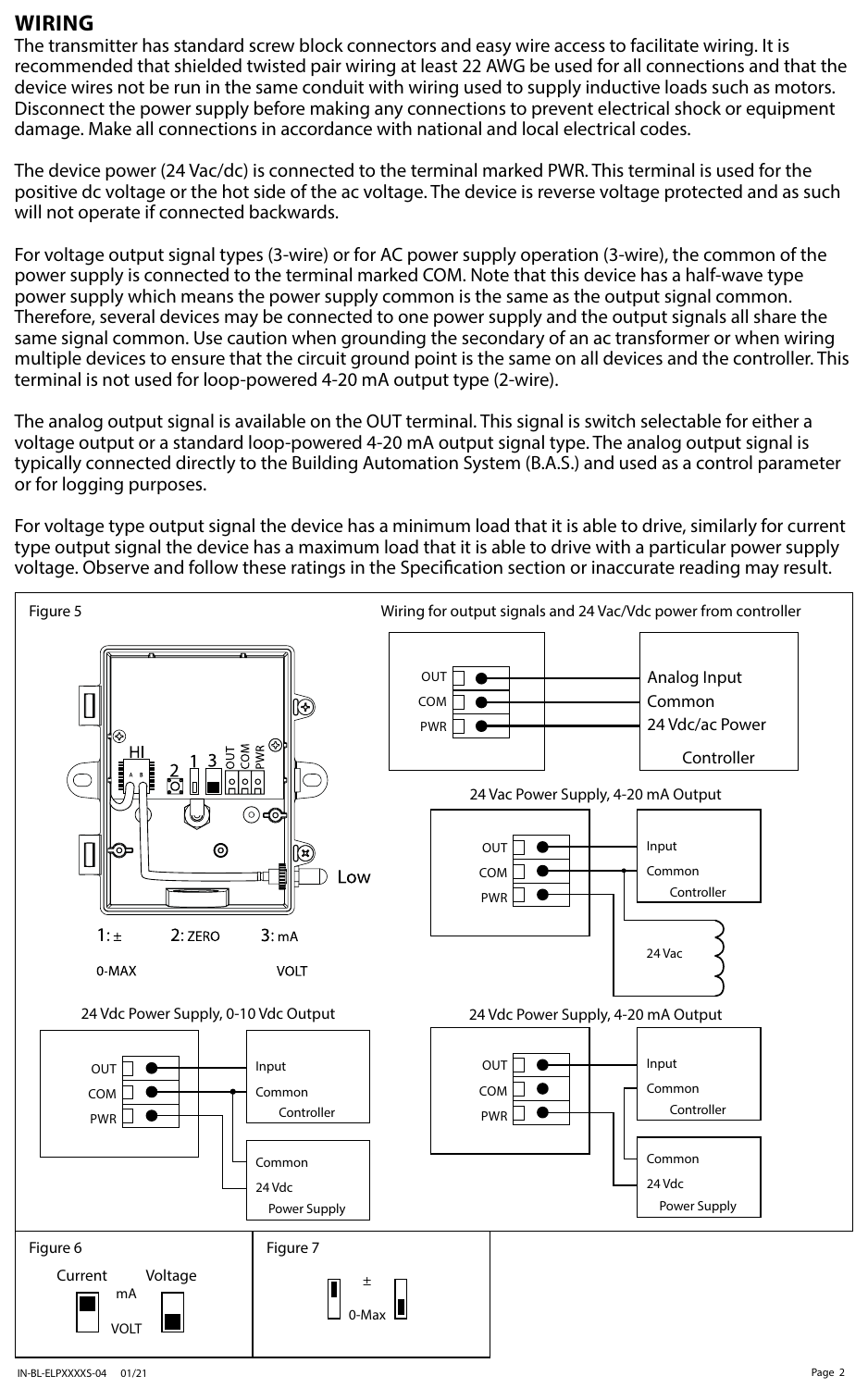#### **CONFIGURATION**

The transmitter is configured with a jumper and a switch located on the circuit board as shown on the PCB drawing in Figure 5. These are used to select the output signal type and the bipolar range/unipolar range  $(\pm$  or 0-MAX).

The unit is factory configured to operate in the 4-20 mA output mode. To change to 0-10 Vdc out put move the switch to the VOLT position as shown in Figure 6.

The unit is factory set to unipolar. To change to bipolar move the jumper to the +/- position as shown in Figure 7.

For example, if the model is for 2"wc and is the jumper labeled  $(\pm)$  is also selected, then the pressure range will be -2 to +2"wc. This means that each model has two pressure ranges, a bipolar range  $(\pm)$ , and a unipolar range, 0-MAX.

### **PNEUMATIC CONNECTIONS**

The one pressure port on the side of the enclosure is labeled Low. The static probe is the High port. This output signal reads a positive value when the port pressure is higher on the High port than the Low port. Use 0.170"I.D. flexible tubing for the pressure connections. Arrange the tubing to minimize the stress on the connections and ensure there are no kinks in the tubing.

Ensure the tubing to be used is clean and do not allow material to fall into the pressure ports as contamination could damage the sensor. When removing tubing use care to avoid breaking the ports. In some cases it is better to cut the tubing off rather that pulling it off but be careful not to cut the fitting or an air leak may occur.

#### **POWER UP INSTRUCTION**

Before turning on the power, verify all wiring to ensure that it complies with one of the included wiring diagrams and verify that the output signal type is correctly selected with the jumpers. Also, review the specifications to ensure the power supply is correct and that the pressure is within the correct range. At this time, also inspect the internal pressure tubing that connects the sensor to the external ports to ensure that the tubing did not get kinked during shipping or installation.

Proper operation can be verified by measuring the output signal. For voltage output configuration, measure the voltage between the OUT and COM terminals. The voltmeter should read between 0-10 Vdc. For current output configuration, insert a mA meter in series with the OUT terminal. The mA meter should read between 4 and 20 mA.

## **OPERATION**

If the unit is set to a unipolar range such as 0-2" wc, then the pressure applied to the High port must be higher than the pressure applied to the Low port. In this case, if the Low port is left open to ambient pressure and the High port is used to measure a positive pressure, then the output pressure can be calculated as follows:

| 4-20 mA  | Pressure = $[(Output$ current - 4 mA $)$ / 16 mA $]$ x Range |
|----------|--------------------------------------------------------------|
| 0-10 Vdc | Pressure = (Output voltage / 10 V) x Range                   |

In the case of 0-2" wc, 4 mA or  $0 V = 0$ " wc and 20 mA or  $10 V = 2$ " wc. Since the transmitter is linear, 1" wc would be 12 mA or 5 V. If the positive pressure connection is reversed then the transmitter will always output 4 mA or 0 V.

If the unit is set to a bipolar range such as  $\pm 1$ " wc, then the pressure applied to the High port should be higher than the pressure applied to the Low port for a positive output response. In this case, differential pressure can be measured using both ports. If the High port has a positive pressure with respect to the Low port, then the output indicates a positive pressure. Negative pressure is indicated if the High pressure is less than the Low pressure. For bipolar ranges, the output pressure can be calculated as follows:

| 4-20 mA  | Pressure = $[(Output$ current - 4 mA $)$ / 16 mA $]$ x 2 x Range - Offset |
|----------|---------------------------------------------------------------------------|
| 0-10 Vdc | Pressure = (Output voltage / 10 V) x 2 x Range - Offset                   |

#### **CALIBRATION**

All pressure ranges are factory calibrated and no calibration is necessary. The user should perform a ZERO adjustment at time of installation. Make sure the unit is warmed up for at least 10 minutes (1 hour is best) before making a zero adjustment. With both ports open to the ambient pressure, press and hold the ZERO button for at least 3 seconds. Release the button after at least 3 seconds and the device will calculate and store the new zero point.

Generally, it is not recommended that the span calibration be performed in the field. Contact the factory for information on this type of calibration.